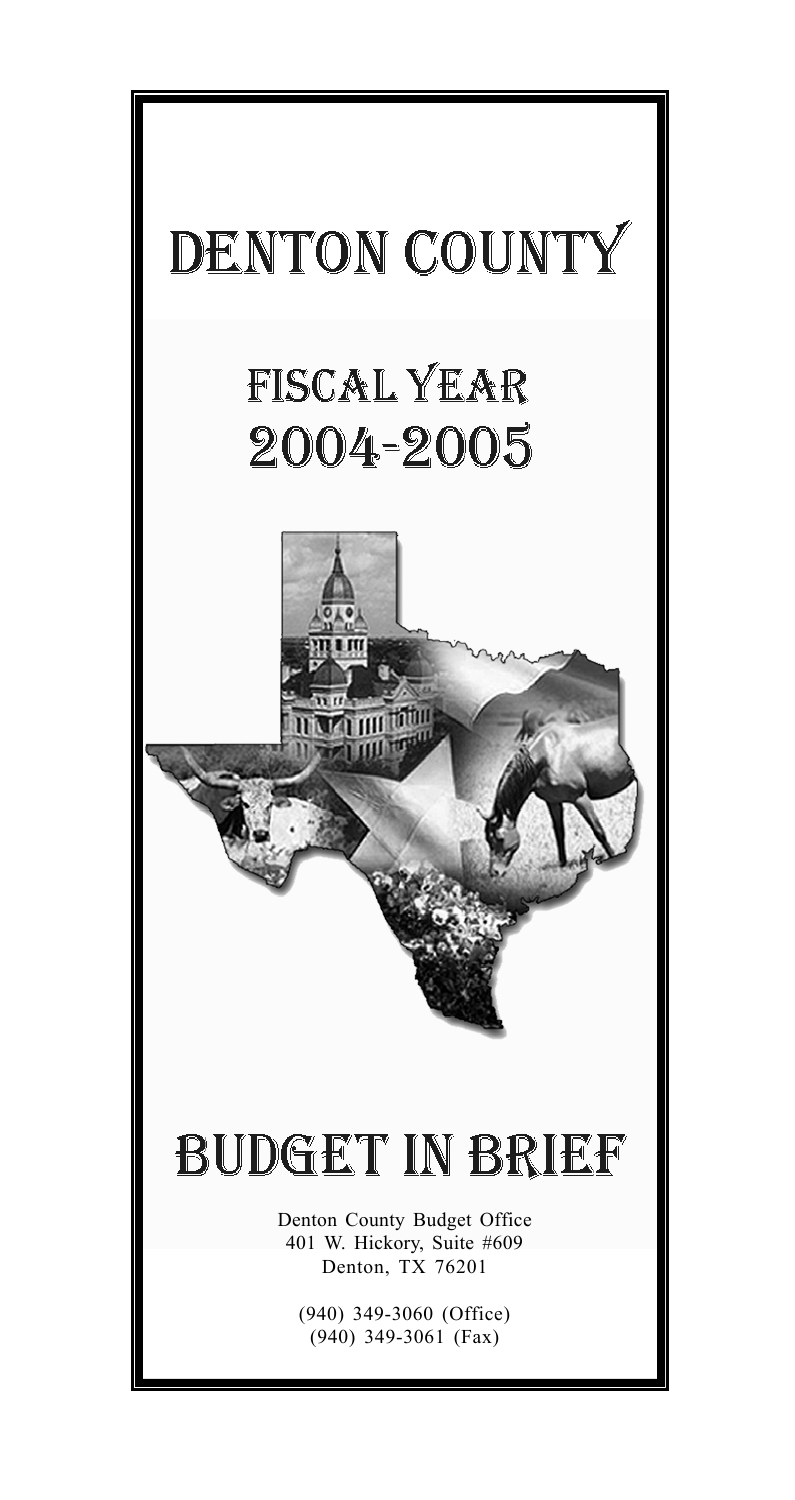## **DENTON COUNTY ORGANIZATION**



## **Denton County Mission Statement**

Denton County will be recognized as THE leader in local government through its excellent service to citizens and quality workforce. We will carry out our duties by respecting citizens, maintaining fiscal responsibility, demonstrating accountability, and fairly and equitably allocating resources.

# **Commissioners Court**

| Official              | Name                   | Telephone    |
|-----------------------|------------------------|--------------|
| County Judge          | Mary Horn              | 940.349.2820 |
| Commissioner, Pct. #1 | Cynthia White          | 940.349.2810 |
| Commissioner, Pct. #2 | Sandy Jacobs           | 972.434.7140 |
| Commissioner, Pct. #3 | <b>Bobbie Mitchell</b> | 972.434.4780 |
| Commissioner, Pct. #4 | Jim Carter             | 940.349.2801 |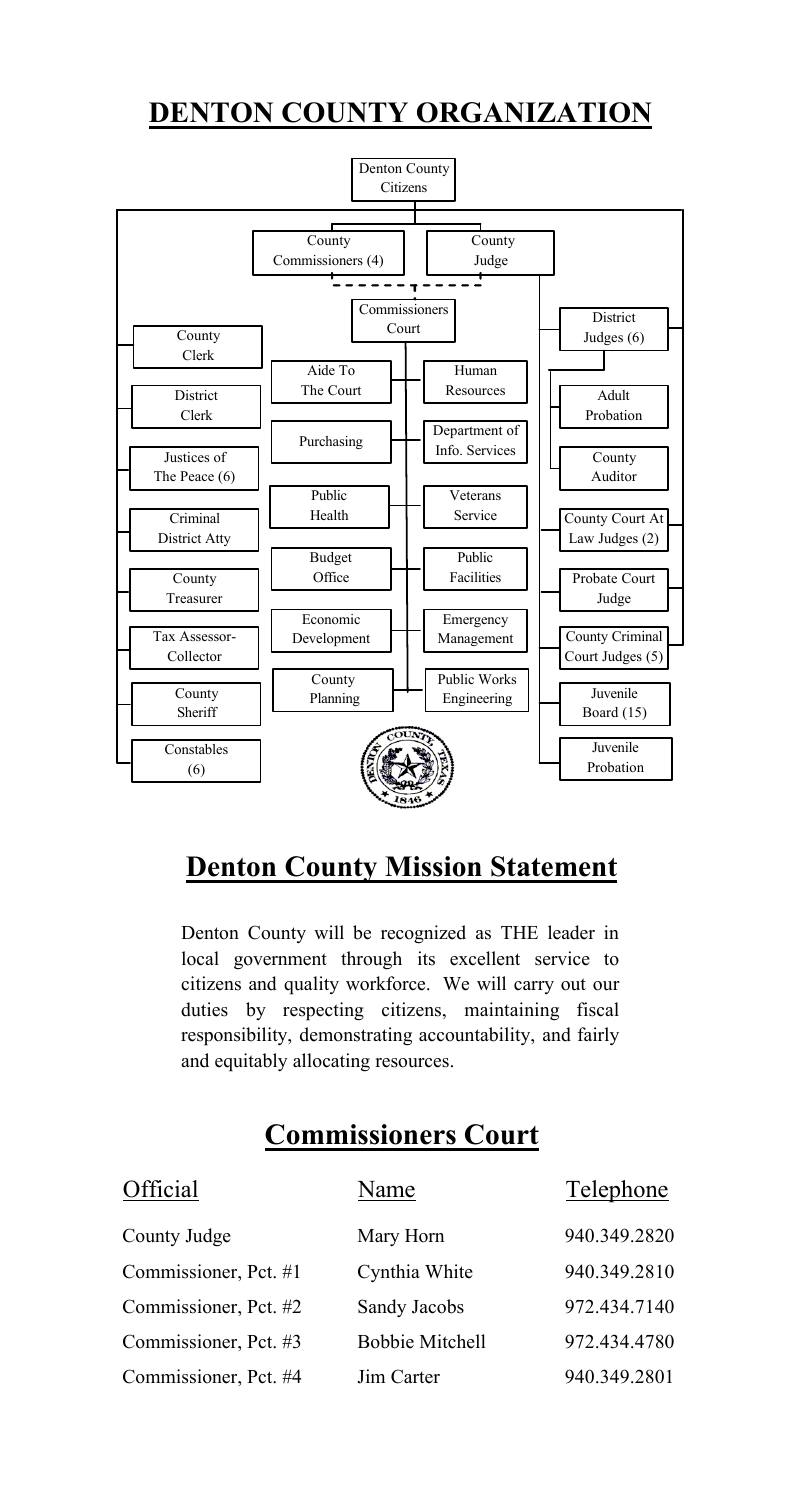## **FY 2004-2005 ORGANIZATIONAL GOALS**

### *Strategic Planning*

Continue the strategic planning process; Continue analysis of key strategic issues; Refine mission and vision statements; Development of an actual plan to address key issues and; Continue implementation of the first phase of the master space plan.

#### *Manage Growth*

Develop master plans that address all growth challenges of the county; Continue implementation of road bond issues and increase infrastructure for transportation needs; Continue to evaluate acquisition of land for future county facilities including satellite locations and; Continue needs assessment for phase-in of additional jail beds.

### *Promote Economic Development*

Promote the location of new businesses and the retention and expansion of current businesses within the county to expand the tax base; Provide employment opportunities for Denton County residents and existing Denton County businesses; Augment county site development, labor and demographic database and mapping system to conduct site analysis for prospective businesses; Utilize marketing tools to promote the county's economic development program; Continue to enhance communications with cities, school districts, and chambers of commerce to promote economic development and; Continue to work with the Economic Development Commission to promote business retention and expansion.

### *Increase Communications with Citizens & Other Organizations*

Continue to enhance communications and improve the quality of government services to the citizens of Denton County, community organizations, non-profit organizations and other governmental agencies including cities and school districts, by utilizing the Internet and other electronic media in the most cost effective manner.

#### *Enhance Revenues*

Continue to review the possibility of acquiring contracts with other governmental entities to lease jail beds only if jail beds are available and anticipated to be so for a long period of time; Continue review of all fees collected for appropriate cost; Continue improving the collection rate of fees and fines; Maintain or improve tax collection rate for current and delinquent taxes and; Continue to work with the Legislature on funding of mandates and sufficiency of fees.

### *Improve Operational Efficiency and Productivity*

Enhance e-government solutions and use digital technologies to transform government operations in order to improve effectiveness, efficiency and service delivery and; Continue to enhance computerization for departments; Continue development of policies, procedures, and systems to improve operational efficiency and reduce duplication; Review implementation and enhancement of performance measurements; Improve communication between departments through the use of Internet and Intra-Net services and; Strive for accountability and results based on performance including but not limited to performance goals and objectives that can be measured based on outcomes instead of inputs and outputs.

### *Improve Employee Environment and Compensation*

Continue to review and enhance the STEP merit pay system and incentive programs for county employees, including market surveys, and other benefit options; Continue to review and enhance personnel policies; Encourage such qualities as flexibility to respond to non-ending changes, technological adeptness, recognition of societal diversity, an openness to continue learning, and the ability to inspire trust and promote ethical behavior and; Continue to encourage safety awareness among County employees. Locate additional possible employee benefits that do not necessarily originate from the county, but have a positive effect on county employees.

#### *Financial Stability*

Maintain or improve bond rating by adopting policies and procedures to maintain a sufficient fund balance; Insure highest return on investments within established standards and procedures while safeguarding our assets and; Continue with analysis of the effect of additional long-term debt.

### *Focus on Partnerships for Public Service*

In order to carry out requirements or duties of County government, the County will continue to build on public/private and non-governmental partnerships in order to maximize public resources; Expand our horizons to include different types of mutual objectives such as interorganizational services, transportation, health care, law enforcement, emergency services, general purchasing and future planning and; Together promote innovation in government by balancing competing values and demands.

#### *Prioritizing Expenditures*

Expenditures will be prioritized to insure that all public funds are used effectively to benefit the citizens of Denton County, realizing that each member of the Commissioners Court is guided by their own philosophy and will bring that to the table during the budget discussion. In order to properly ensure that public funds are spent on county priorities, all expenditures should be separated into categories as they effect county government. This would include at the least "mandated", "essential", "related to county government", and "not related to county government".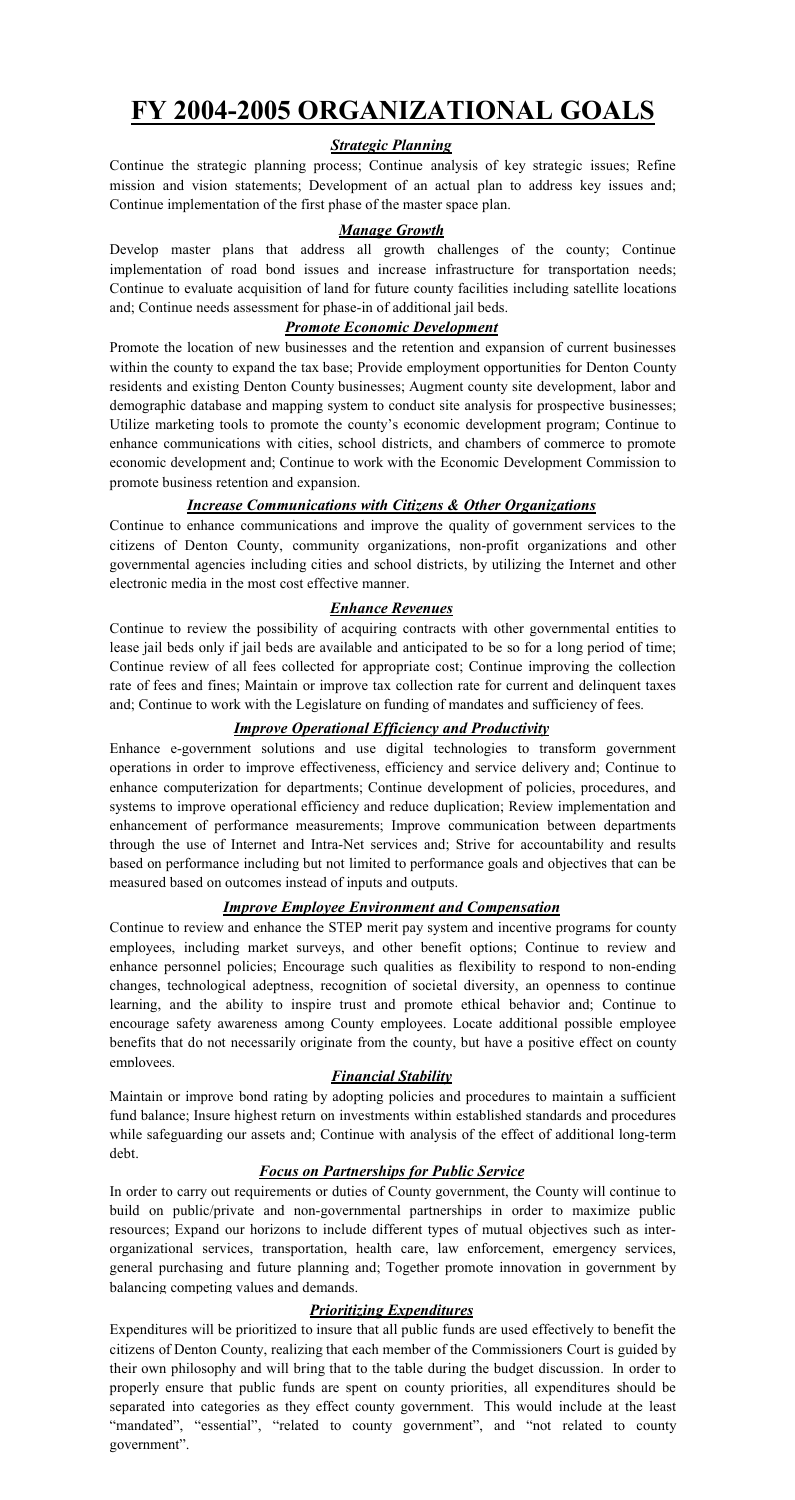# **DENTON COUNTY DEMOGRAPHICS**

| Officials Elected by Vote of the People      | 37    |
|----------------------------------------------|-------|
| County Employees (including Grant positions) | 1.461 |
| Organized School Districts in the County     | 17    |
| Incorporated Municipalities in the County    | 40    |
| Area in Square Miles                         | 911   |

| <b>Denton County Population Growth</b> |             |             |  |  |  |
|----------------------------------------|-------------|-------------|--|--|--|
| Year                                   | Population* | % of Change |  |  |  |
| 1960                                   | 47,432      |             |  |  |  |
| 1970                                   | 75,633      | 59.46%      |  |  |  |
| 1980                                   | 143,126     | 89.24%      |  |  |  |
| 1990                                   | 273,525     | 91.11%      |  |  |  |
| 2000                                   | 432,976     | 58.29%      |  |  |  |
| 2004                                   | 528,950     | 22.17%      |  |  |  |

\* Sources: 1960-2000, U. S. Census Bureau; 2000, NCTCOG Population Estimate, 01-01-04.

| <b>Leading Employers in Denton County*</b> |               |  |  |  |
|--------------------------------------------|---------------|--|--|--|
| Employer                                   | $#$ Employees |  |  |  |
| University of North Texas                  | 7,719         |  |  |  |
| Lewisville Ind. School Dist.               | 4,500         |  |  |  |
| Frito Lay                                  | 2,436         |  |  |  |
| American Airlines                          | 2,381         |  |  |  |
| Vista Ridge Mall                           | 2,288         |  |  |  |
| Denton Independent School Dist.            | 2,030         |  |  |  |
| Peterbilt Motors                           | 1,700         |  |  |  |
| Golden Triangle Mall                       | 1,676         |  |  |  |
| Horizon Health                             | 1,500         |  |  |  |
| Denton County                              | 1,461         |  |  |  |
| Denton State School                        | 1,430         |  |  |  |
| Centex Home Equity Phase I & II            | 1,400         |  |  |  |
| Xerox Corporation                          | 1,400         |  |  |  |
| City of Denton                             | 1,200         |  |  |  |
| Texas Womans University                    | 1,000         |  |  |  |
| Federal Express                            | 863           |  |  |  |
| Denton Regional Medical Center             | 850           |  |  |  |
| Labinal (Boeing)                           | 800           |  |  |  |
| Wal-Mart                                   | 800           |  |  |  |
| Sysco                                      | 780           |  |  |  |
| Medical Center of Lewisville               | 769           |  |  |  |
| <b>FEMA</b>                                | 750           |  |  |  |

\* Sources: Denton County Economic Development.

| <b>Comparative Unemployment Rates *</b> |                |                      |  |  |  |
|-----------------------------------------|----------------|----------------------|--|--|--|
| Denton County                           | State of Texas | <b>United States</b> |  |  |  |
| 3.60%                                   | 5.50%          | 5.40%                |  |  |  |

\* Seasonally adjusted; sources: Texas Workforce Commission, Bureau of Labor Statistics.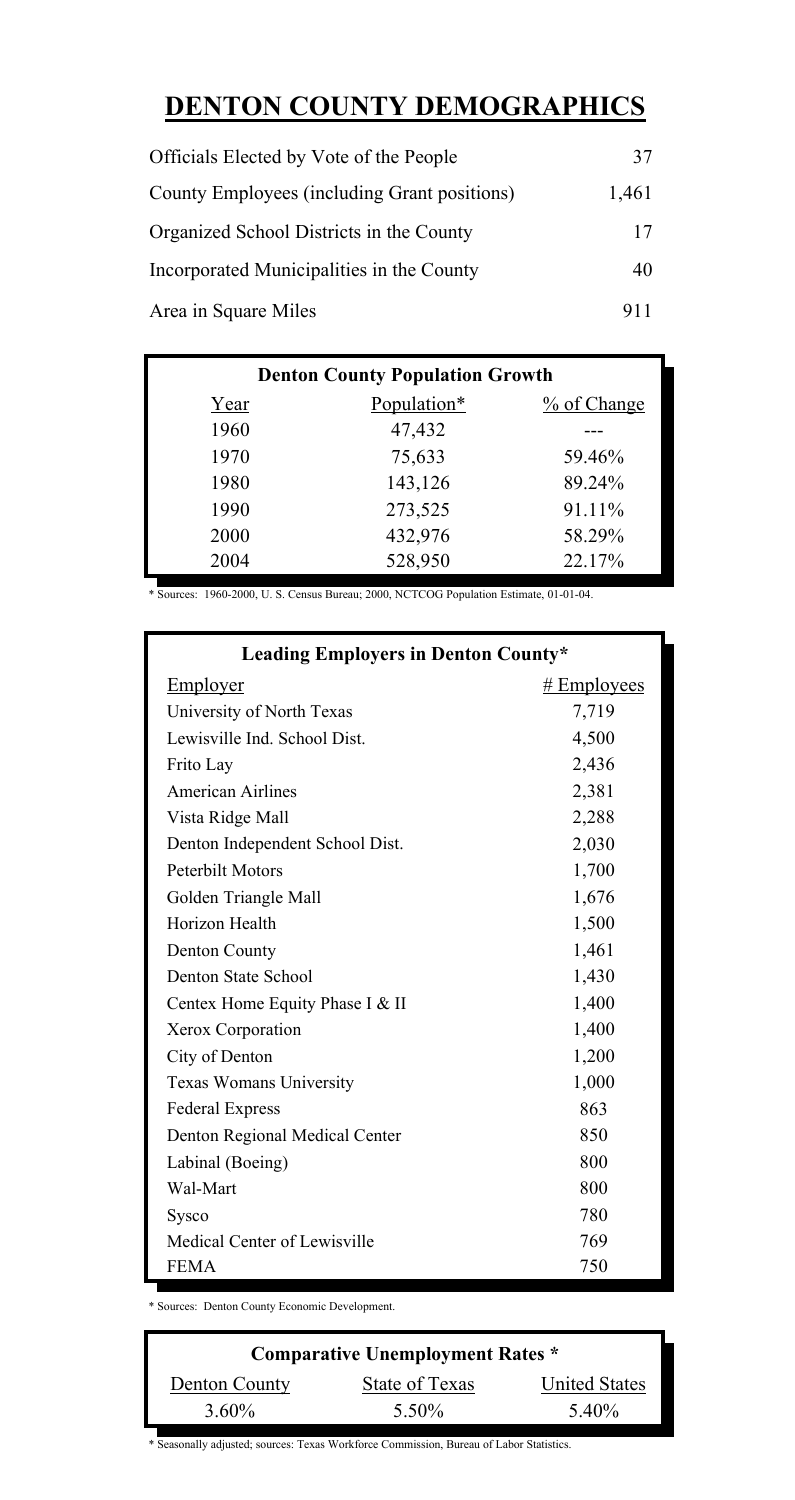# **EMPLOYEE HISTORY**



### **Last Ten Fiscal Years**

# **EMPLOYEE SUMMARY BY FUNCTION**

### **Total Number of Employees: 1,460.5**



| <b>Total Number of Employees by Function</b> |        |                      |        |  |
|----------------------------------------------|--------|----------------------|--------|--|
| General Admin.                               | 158.00 | <b>Public Safety</b> | 704.00 |  |
| Judicial                                     | 124.00 | Conservation         | 9.00   |  |
| Legal                                        | 119.00 | Road & Bridge        | 80.50  |  |
| Financial                                    | 80.50  | Public Health        | 53.00  |  |
| <b>Public Facilities</b>                     | 30.50  | <b>State Funded</b>  | 102.00 |  |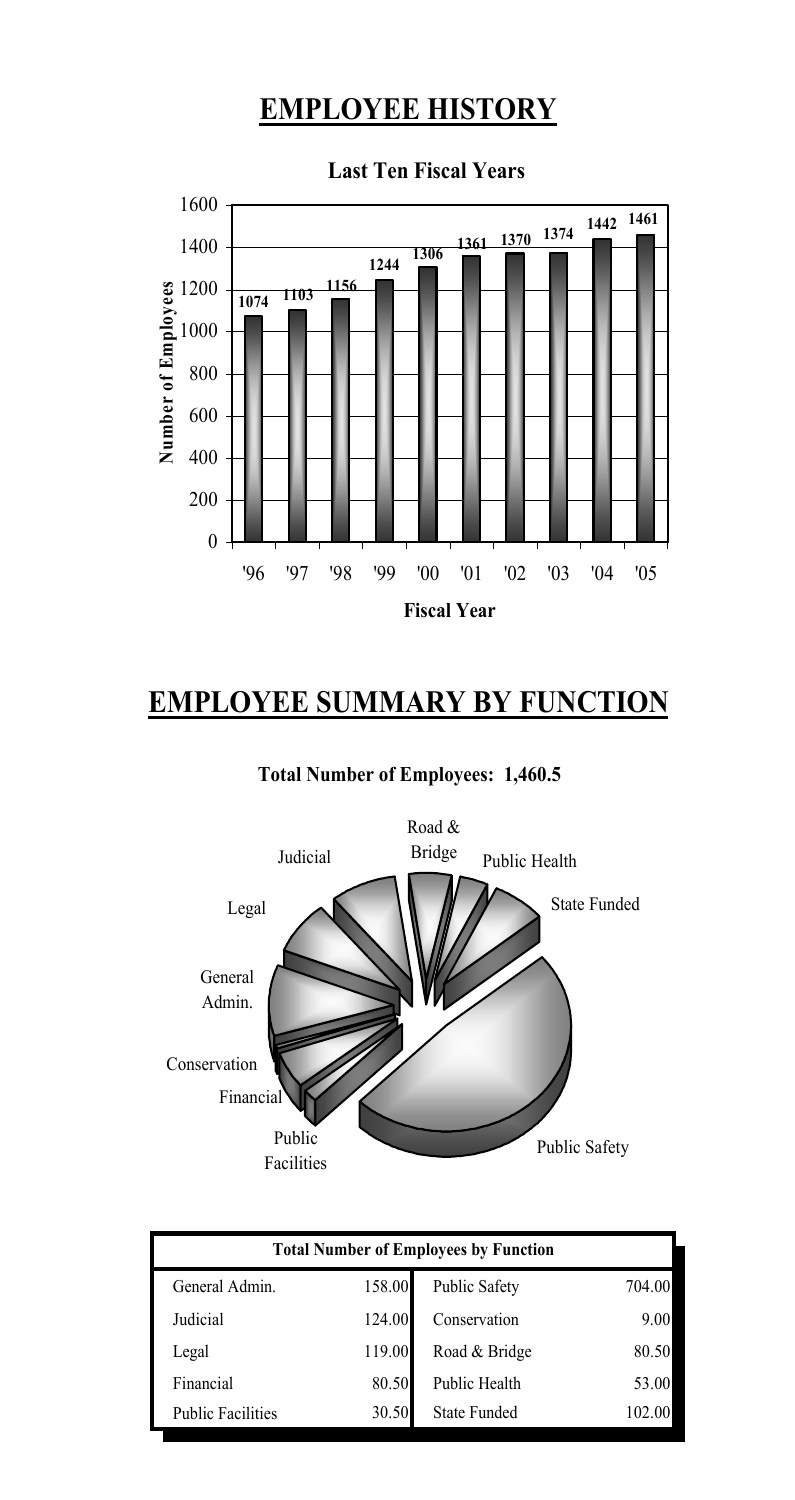# **PROPERTY TAX ANALYSIS**

### **Property Tax Analysis For the Average \$167,008 Home in Tax Year 2004**



\* Indicates Proposed tax rates for 2004-2005

County taxes for FY 2003-2004 on a \$164,726 home, which was the county average, were \$407.15 based on the adopted tax rate of  $.24717¢$  per \$100 valuation.

Evaluations by the Denton Central Appraisal District on existing property increased by an average of 1.4% for FY 2005. A home valued at \$164,726 would have, on an average, a current value of \$167,008.

County taxes for FY 2004-2005 on the same house would be \$425.54 based on the property tax rate of .25480¢ per \$100 valuation.

If the valuation on your home was \$164,726 in FY 2003-2004 and remained the same in 2004-2005, county taxes on your home would be \$419.72, which is an increase of \$12.57 per year. If your appraisal increased by approximately 1.4%, taxes will increase by \$18.39 per year or \$1.53 per month in 2004-2005.

Changes in an individual taxpayer's county taxes are dependent on the specific change in property evaluation. The above figures are presented for comparison purposes.



**Denton County Prop. Tax Rates\*-Last 10 Years**

\* This chart reflects the actual adopted tax rates based on the tax year.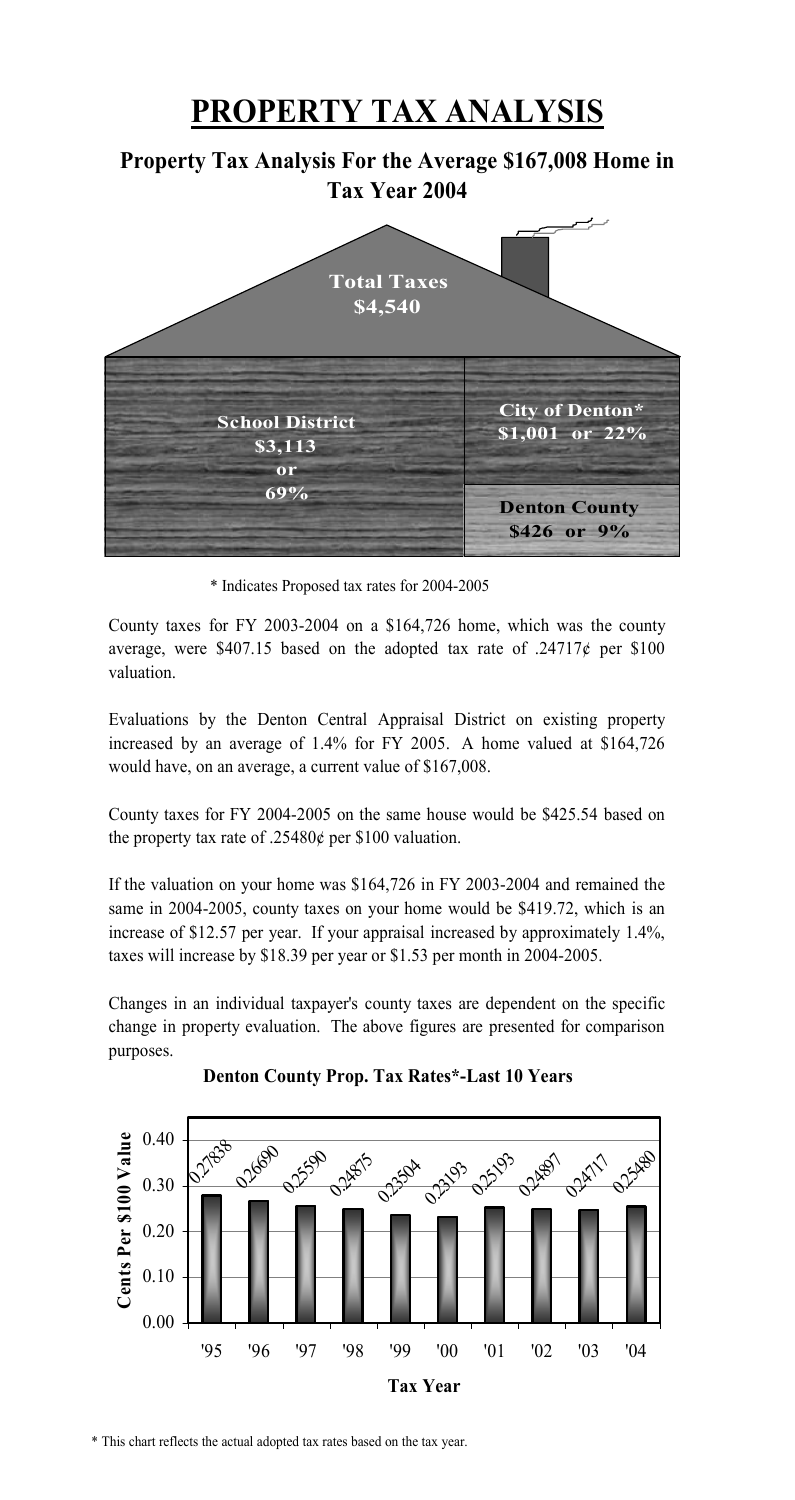## **REVENUES BY FUNCTION**

|                          | FY 2002-03    | FY 2003-04    | FY 2004-05    |
|--------------------------|---------------|---------------|---------------|
| Function                 | Actual        | Estimates     | Budget        |
| Ad Valorem Taxes         | \$75,897,298  | \$83,142,000  | \$89,753,065  |
| Fees of Office           | \$11,490,426  | \$12,176,405  | \$12,333,500  |
| Fines                    | \$3,378,781   | \$3,750,000   | \$3,705,000   |
| Intergovernmental        | \$11,445,768  | \$11,029,681  | \$10,094,282  |
| <b>Auto Registration</b> | \$6,513,711   | \$6,800,000   | \$6,840,000   |
| Miscellaneous            | \$1,843,246   | \$5,275,086   | \$1,764,570   |
| Interest                 | \$570,121     | \$470,045     | \$779,000     |
| Transfers In             | \$913,867     | \$712,375     | \$296,171     |
| Fund Balance*            | S0            | SO.           | \$4,154,562   |
| <b>TOTALS</b>            | \$112,053,218 | \$123,355,592 | \$129,720,150 |

### **FY 2005 Budget - Total Comparative Revenues**





## **EXPENDITURES BY FUNCTION**

### **FY 2005 Budget - Total Comparative Expenditures**

|                      | FY 2002-03    | FY 2003-04    | FY 2004-05    |
|----------------------|---------------|---------------|---------------|
| Function             | Actual        | Estimates     | Budget        |
| General Admin.       | \$14,465,251  | \$15,518,333  | \$18,531,153  |
| Judicial             | \$11,788,657  | \$12,699,811  | \$12,801,626  |
| Legal                | \$8,663,481   | \$8,885,868   | \$9,819,979   |
| Financial            | \$4,109,254   | \$4,161,110   | \$4,744,786   |
| Facilities           | \$5,052,708   | \$5,826,919   | \$6,070,514   |
| <b>Public Safety</b> | \$36,909,226  | \$40,315,384  | \$44,714,325  |
| Road and Bridge      | \$7,456,088   | \$7,298,494   | \$8,818,343   |
| Health and Welfare   | \$6,277,583   | \$6,608,925   | \$6,627,592   |
| Debt Service         | \$13,905,753  | \$14,331,033  | \$15,320,382  |
| Miscellaneous        | \$4,087,747   | \$2,409,232   | \$2,271,450   |
| <b>TOTALS</b>        | \$112,715,747 | \$118,055,109 | \$129,720,150 |